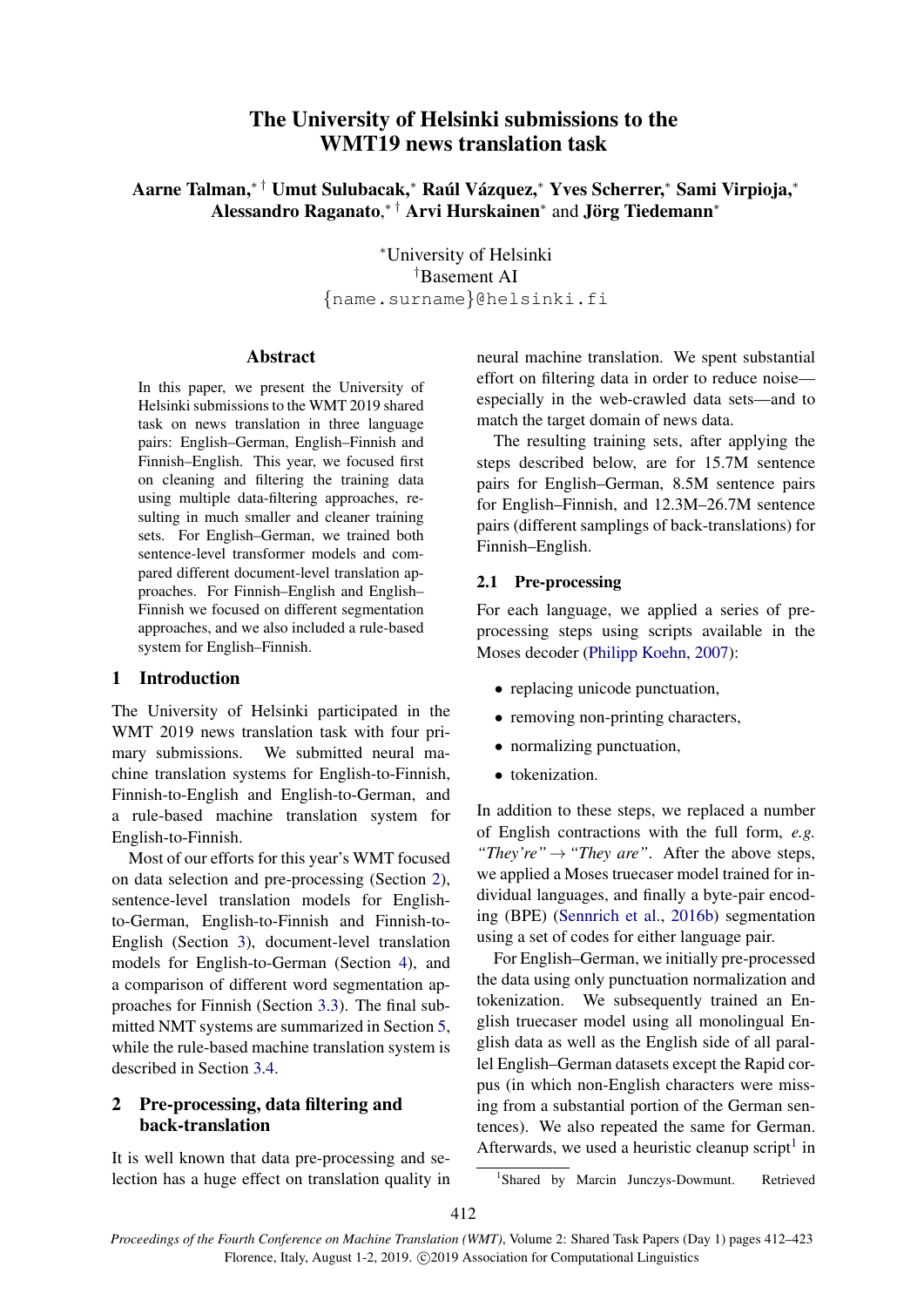order to filter suspicious samples out of Rapid, and then truecased all parallel English–German data (including the filtered Rapid) using these models. Finally, we trained BPE codes with 35 000 symbols jointly for English–German on the truecased parallel sets. For all further experiments with English–German data, we applied the full set of tokenization steps as well as truecasing and BPE segmentation.

For English–Finnish, we first applied the standard tokenization pipeline. For English and Finnish respectively, we trained truecaser models on all English and Finnish monolingual data as well as the English and Finnish side of all parallel English–Finnish datasets. As we had found to be optimal in our previous year submission [\(Ra](#page-11-2)[ganato et al.,](#page-11-2) [2018\)](#page-11-2), we trained a BPE model using a vocabulary of 37 000 symbols, trained jointly only on the parallel data. Furthermore, for some experiments, we also used domain labeling. We marked the datasets with 3 different labels:  $\langle NEWS \rangle$  for the development and test data from 2015, 2016, 2017,  $\langle EP \rangle$  for Europarl, and  $\langle WEB \rangle$ for ParaCrawl and Wikititles.

# 2.2 Data filtering

For data filtering we applied four types of filters: (i) rule-based heuristics, (ii) filters based on language identification, (iii) filters based on word alignment models, and (iv) language model filters.

Heuristic filters: The first step in cleaning the data refers to a number of heuristics (largely inspired by [\(Stahlberg et al.,](#page-11-3) [2018\)](#page-11-3)) including:

- removing all sentence pairs with a length difference ratio above a certain threshold: for CommonCrawl, ParaCrawl and Rapid we used a threshold of 3, for WikiTitles a threshold of 2, and for all other data sets a threshold of 9;
- removing pairs with short sentences: for CommonCrawl, ParaCrawl and Rapid we required a minimum number of four words;
- removing pairs with very long sentences: we restricted all data to a maximum length of 100 words;
- removing sentences with extremely long words: We excluded all sentence pairs with words of 40 or more characters;
- removing sentence pairs that include HTML or XML tags;
- decoding common HTML/XML entities;
- removing empty alignments (while keeping document boundaries intact);
- removing pairs where the sequences of nonzero digits occurring in either sentence do not match;
- removing pairs where one sentence is terminated with a punctuation mark and the other is either missing terminal punctuation or terminated with another punctuation mark.

Language identifiers: There is a surprisingly large amount of text segments in a wrong language in the provided parallel training data. This is especially true for the ParaCrawl and Rapid data sets. This is rather unexpected as a basic language identifier certainly must be part of the crawling and extraction pipeline. Nevertheless, after some random inspection of the data, we found it necessary to apply off-the-shelf language identifiers to the data for removing additional erroneous text from the training data. In particular, we applied the Compact Language Detector version 2 (CLD2) from the Google Chrome project (using the Python interface from *pycld2*[2](#page-1-0) ), and the widely used *langid.py* package [\(Lui and Baldwin,](#page-11-4) [2012\)](#page-11-4) to classify each sentence in the ParaCrawl, CommonCrawl, Rapid and Wikititles data sets. We removed all sentence pairs in which the language of one of the aligned sentences was not reliably detected. For this, we required the correct language ID from both classifiers, the reliable-flag set to "True" by CLD2 with a reliability score of 90 or more, and the detection probability of *langid.py* to be at least 0.9.

Word alignment filter: Statistical word alignment models implement a way of measuring the likelihood of parallel sentences. IBM-style alignment models estimate the probability  $p(f | a, e)$ of a foreign sentence  $f$  given an "emitted" sentence e and an alignment a between them. Training word alignment models and aligning large corpora is very expensive using traditional methods

from [https://gist.github.com/emjotde/](https://gist.github.com/emjotde/4c5303e3b2fc501745ae016a8d1e8e49) [4c5303e3b2fc501745ae016a8d1e8e49](https://gist.github.com/emjotde/4c5303e3b2fc501745ae016a8d1e8e49)

<span id="page-1-0"></span><sup>2</sup><https://github.com/aboSamoor/pycld2>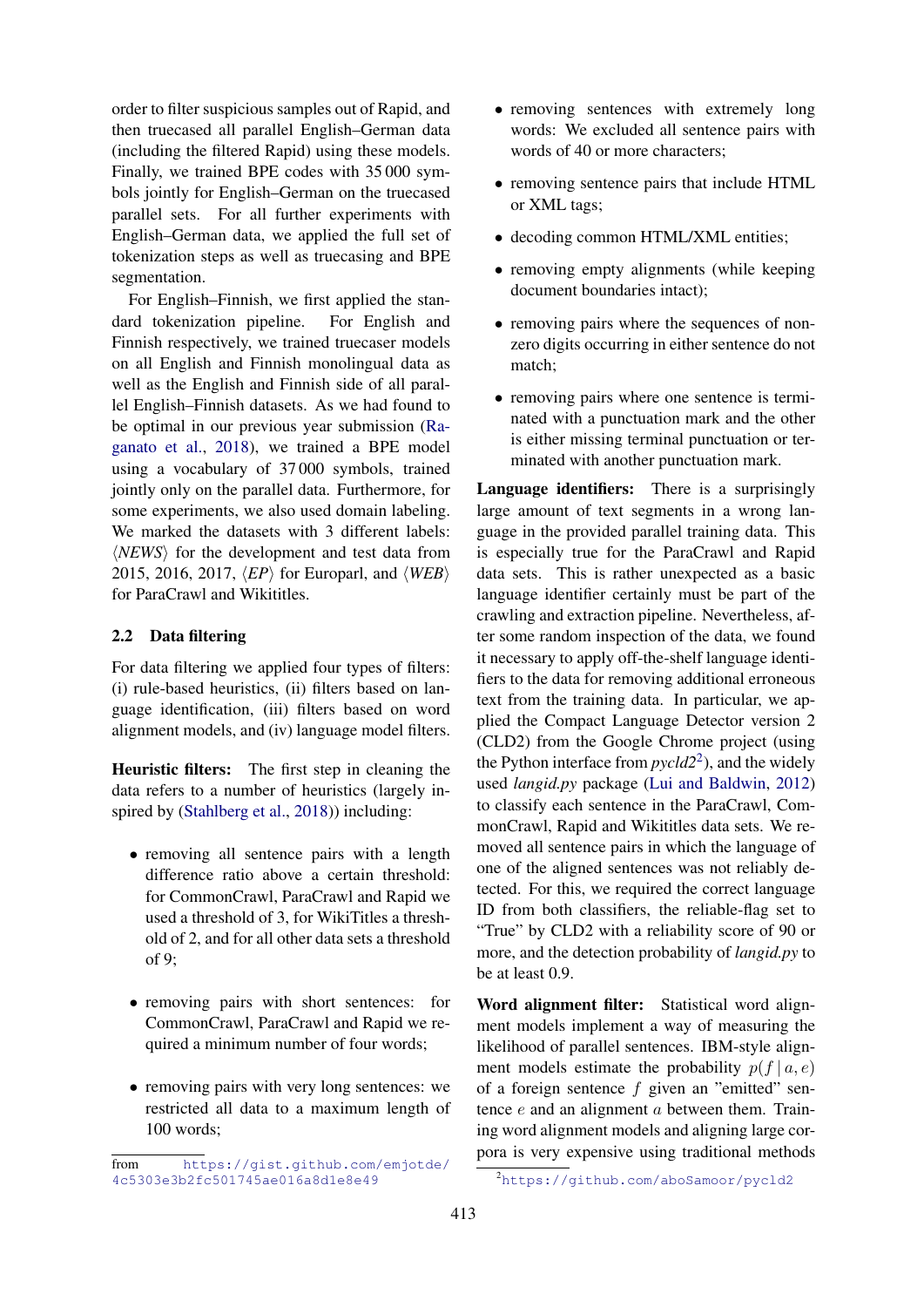and implementations. Fortunately, we can rely on *eflomal*[3](#page-2-0) , an efficient word aligner based on Gibbs sampling  $(Östling and Tiedemann, 2016)$  $(Östling and Tiedemann, 2016)$ . Recently, the software has been updated to allow the storage of model priors that makes it possible to initialize the aligner with previously stored model parameters. This is handy for our filtering needs as we can now train a model on clean parallel data and apply that model to estimate alignment probabilities of noisy data sets.

We train the alignment model on Europarl and news test sets from previous WMTs for English– Finnish, and NewsCommentary for English– German. For both language pairs, we train a Bayesian HMM alignment model with fertilities in both directions and estimate the model priors from the symmetrized alignment. We then use those priors to run the alignment of the noisy data sets using only a single iteration of the final model to avoid a strong influence of the noisy data on alignment parameters. As it is intractable to estimate a fully normalized conditional probability of a sentence pair under the given higher-level word alignment model, eflomal estimates a score based on the maximum unnormalized log-probability of links in the last sampling iteration. In practice, this seems to work well, and we take that value to rank sentence pairs by their alignment quality. In our experiments, we set an arbitrary threshold of 7 for that score, which seems to balance recall and precision well according to some superficial inspection of the ranked data. The word alignment filter is applied to all web data as well as to the backtranslations of monolingual news.

Language model filter: The most traditional data filtering method is probably to apply a language model. The advantage of language models is that they can be estimated from monolingual data, which may be available in sufficient amounts even for the target domain. In our approach, we opted for a combination of source and target language models and focused on the comparison between scores coming from both models. The idea is to prefer sentence pairs for which not only the cross-entropy of the individual sentences  $(H(S, q_s)$  and  $H(T, q_t))$  is low with respect to in-domain LMs, but also the absolute difference between the cross-entropies  $(abs(H(S, q_s) H(T, q_t)$ ) for aligned source and target sentences

is low. The intuition is that both models should be roughly similarly surprised when observing sentences that are translations of each other. In order to make the values comparable, we trained our language models on parallel data sets.

For English–Finnish, we used news test data from 2015-2017 as the only available in-domain parallel training data, and for English–German we added the NewsCommentary data set to the news test sets from 2008-2018. As both data sets are small, and we aimed for an efficient and cheap filter, we opted for a traditional n-gram language model in our experiments. To further avoid data sparseness and to improve comparability between source and target language, we also based our language models on BPE-segmented texts using the same BPE codes as for the rest of the training data. *VariKN* [\(Siivola et al.,](#page-11-6) [2007b,](#page-11-6)[a\)](#page-11-7) [4](#page-2-1) is the perfect toolkit for the purposes of estimating n-gram language models with subword units. It implements Kneser-Ney growing and revised Kneser-Ney pruning methods with the support of n-grams of varying size and the estimation of word likelihoods from text segmented in subword units. In our case, we set the maximum n-gram size to 20, and the pruning threshold to 0.002. Finally, we computed cross-entropies for each sentence in the noisy parallel training data and stored 5 values as potential features for filtering:  $H(S, q_s), \quad H(T, q_t), \quad avg(H(S, q_s), H(T, q_t)),$  $max(H(S, q_s), H(T, q_t))$  and  $abs(H(S, q_s)$  –  $(T, q_t)$ ). Based on some random inspection, we selected a threshold of 13 for the average crossentropy score, and a threshold of 4 for the crossentropy difference score. For English–Finnish, we opted for a slightly more relaxed setup to increase coverage, and set the average cross-entropy to 15 and the difference threshold to 5. We applied the language model filter to all web data and to the back-translations of monolingual news.

Applying the filter to WMT 2019 data: The impact of our filters on the data provided by WMT 2019 is summarized in Tables [1,](#page-3-1) [2](#page-3-2) and [3.](#page-3-3)

We can see that the ParaCrawl corpus is the one that is the most affected by the filters. A lot of noise can be removed, especially by the language model filter. The strict punctuation filter also has a strong impact on that data set. Naturally, web data does not come with proper com-

<span id="page-2-0"></span><sup>3</sup> Software available from [https://github.com/](https://github.com/robertostling/eflomal) [robertostling/eflomal](https://github.com/robertostling/eflomal)

<span id="page-2-1"></span><sup>4</sup>VariKN is available from [https://vsiivola.](https://vsiivola.github.io/variKN/) [github.io/variKN/](https://vsiivola.github.io/variKN/)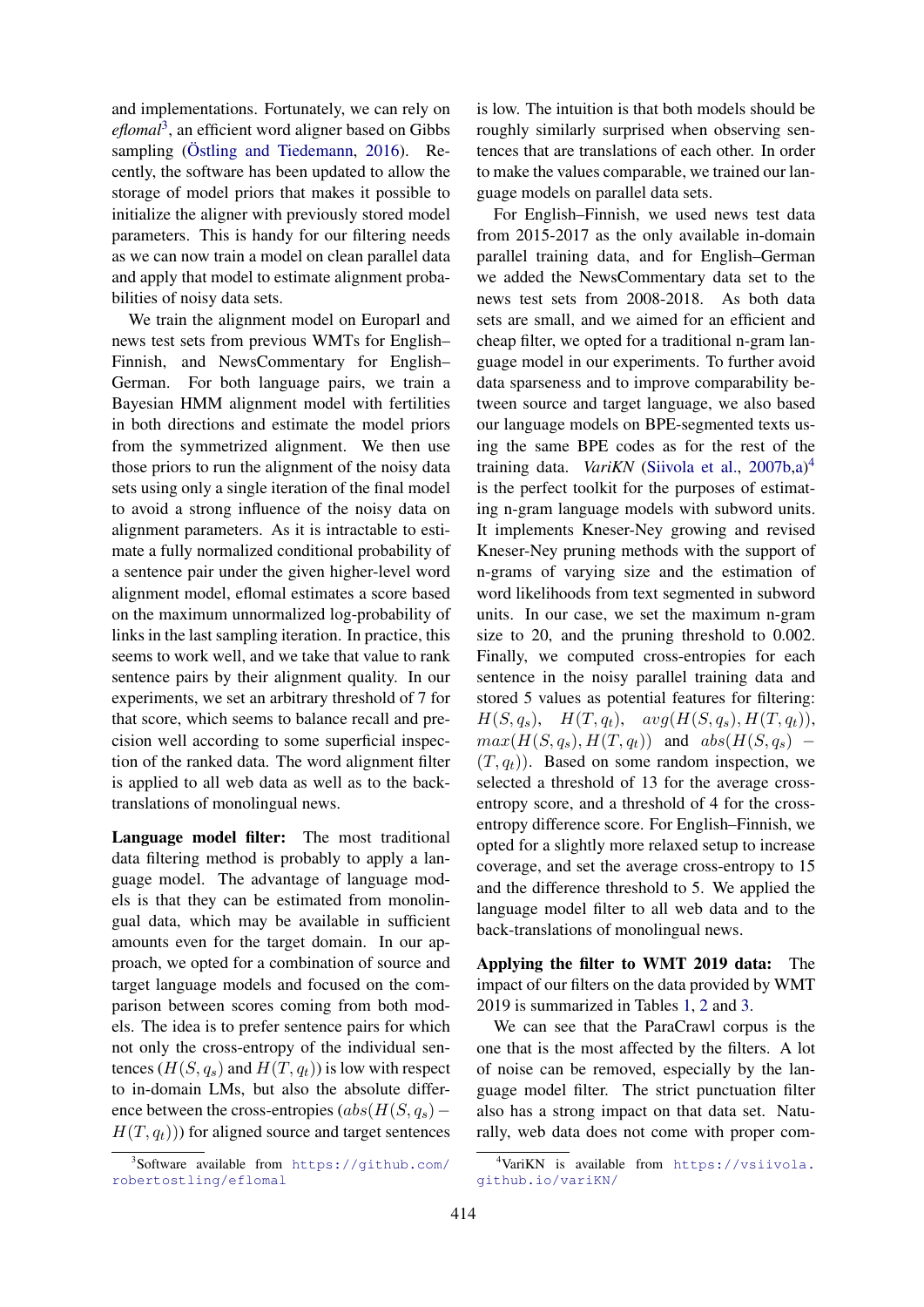<span id="page-3-1"></span>

|                 | EN-DE EN-FI |      |
|-----------------|-------------|------|
| CommonCrawl     | $3.2\%$     |      |
| Europarl        | 0.8%        | 2.8% |
| News-Commentary | $0.2\%$     |      |
| ParaCrawl       | 0.6%        |      |
| Rapid           | 13.2%       | 5.2% |
| WikiTitles      | 8.0%        | 4.0% |

Table 1: Basic heuristics for filtering – percentage of lines removed. For English–Finnish the statistics for ParaCrawl are not available because the cleanup script was applied after other filters.

<span id="page-3-2"></span>

|                | % rejected |           |         |
|----------------|------------|-----------|---------|
| Filter         | CC         | ParaCrawl | Rapid   |
| LM average CE  | 31.9%      | 62.0%     | 12.7%   |
| LM CE diff     | 19.0%      | $12.7\%$  | $6.9\%$ |
| Source lang ID | $4.0\%$    | $30.7\%$  | 7.3%    |
| Target lang ID | 8.0%       | 22.7%     | 6.2%    |
| Wordalign      | 46.4%      | $3.1\%$   | 8.4%    |
| Number         | $15.3\%$   | 16.0%     | 5.0%    |
| Punct          | 0.0%       | 47.4%     | 18.7%   |
| total          | 66.7%      | 74.7%     | 35.1%   |

Table 2: Percentage of lines rejected by each filter for English–German data sets. Each line can be rejected by several filters. The total of rejected lines is the last row of the table.

<span id="page-3-3"></span>

|             |          | % rejected |        |         |
|-------------|----------|------------|--------|---------|
|             |          | ParaCrawl  |        | Rapid   |
| Filter      | strict   | relax      | strict | relax   |
| LM avg CE   | $62.5\%$ | $40.0\%$   | 50.7%  | 21.4%   |
| LM CE diff  | 35.4%    | 25.7%      | 44.8%  | 31.1%   |
| Src lang ID | 37.2%    | 37.2%      | 11.9%  | 11.9%   |
| Trg lang ID | 29.1%    | 29.1%      | 8.5%   | 8.5%    |
| Wordalign   | 8.3%     | 8.3%       | 8.3%   | 8.3%    |
| Number      | 16.8%    | 16.8%      | 6.7%   | $6.7\%$ |
| Punct       | 54.6%    | 3.3%       | 23.7%  | 7.6%    |
| total       | 87.9%    | 64.2%      | 62.2%  | 54.8%   |

Table 3: Percentage of lines rejected by each filter for English–Finnish data sets. The strict version is the same as for English–German, and the relax version applies relaxed thresholds.

plete sentences that end with proper final punctuation marks, and the filter might remove quite a bit of the useful data examples. However, our final translation scores reflect that we do not seem to lose substantial amounts of performance even with the strict filters. Nevertheless, for English– Finnish, we still opted for a more relaxed setup to increase coverage, as the strict version removed over 87% of the ParaCrawl data.

It is also interesting to note the differences of individual filters on different data sets. The word alignment filter seems to reject a large portion of the CommonCrawl data set whereas it does not affect other data sets that much. The importance of language identification can be seen with the ParaCrawl data whereas other corpora seem to be much cleaner with respect to language.

#### 2.3 Back-translation

We furthermore created synthetic training data by back-translating news data. We translated the monolingual English news data from the years 2007–2018, from which we used a filtered and sampled subset of 7M sentences for our Finnish– English systems, and the Finnish data from years 2014–2018 using our WMT 2018 submissions. We also used the back-translations we generated for the WMT 2017 news translation task, where we used an SMT model to create 5.5M sentences of back-translated data from the Finnish news2014 and news2016 corpora ( $\ddot{\text{O}}$ stling et al., [2017\)](#page-11-8).

For the English–German back-translations, we trained a standard transformer model on all the available parallel data and translated the monolingual German data into English. The BLEU score for our back-translation model is 44.24 on newstest 2018. We applied our filtering pipeline to the back-translated pairs, resulting in 10.3M sentence pairs. In addition to the new back-translations, we also included back-translations from the WMT16 data by [Sennrich et al.](#page-11-9) [\(2016a\)](#page-11-9).

### <span id="page-3-0"></span>3 Sentence-level approaches

In this section we describe our sentencelevel translation models and the experiments in the English-to-German, English-to-Finnish and Finnish-to-English translation directions.

#### 3.1 Model architectures

We experimented with both NMT and rule-based systems. All of our neural sentence-level models are based on the transformer architecture [\(Vaswani](#page-11-10) [et al.,](#page-11-10) [2017\)](#page-11-10). We used both the OpenNMTpy [\(Klein et al.,](#page-11-11) [2017\)](#page-11-11) and MarianNMT [\(Junczys-](#page-10-0)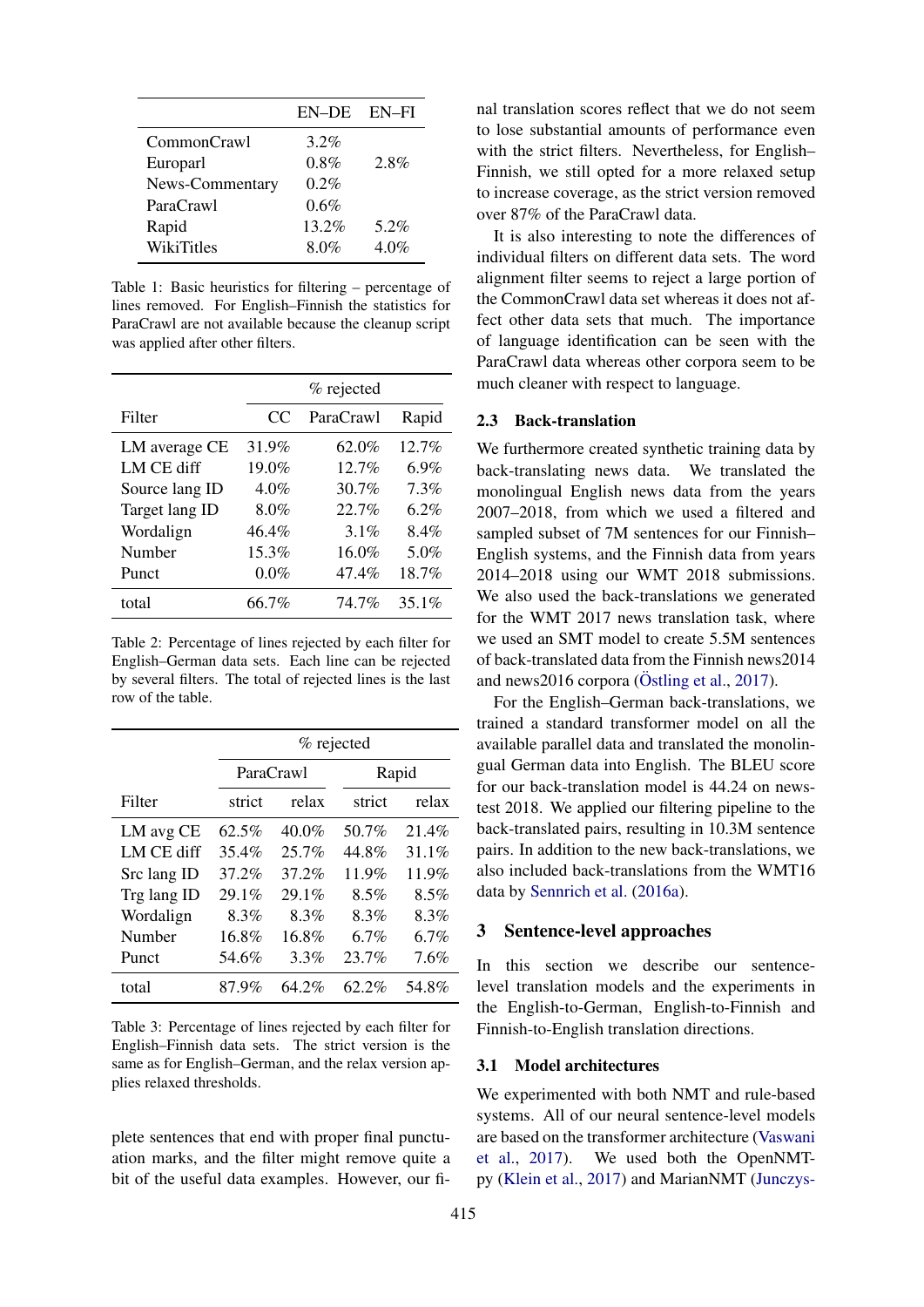[Dowmunt et al.,](#page-10-0) [2018\)](#page-10-0) frameworks. Our experiments focused on the following:

- Ensemble models: using ensembles with a combination of independent runs and savepoints from a single training run.
- Left-to-right and right-to-left models: Transformer models with decoding of the output in left-to-right and right-to-left order.

The English-to-Finnish rule-based system is an enhanced version of the WMT 2018 rule-based system [\(Raganato et al.,](#page-11-2) [2018\)](#page-11-2).

## <span id="page-4-2"></span>3.2 English–German

Our sentence-level models for the English-to-German direction are based on ensembles of independent runs and different save-points as well as save-points fine-tuned on in-domain data. For our submission, we used an ensemble of 9 models containing:

- 4 save-points with the lowest development perplexity taken from a model trained for 300 000 training steps.
- 5 independent models fine-tuned with indomain data.

All our sentence-level models for the English– German language pair are trained on filtered versions of Europarl, NewsCommentary, Rapid, CommonCrawl, ParaCrawl, Wikititles, and backtranslations. For in-domain fine-tuning, we use newstest 2011–2016. Our submission is composed of transformer-big models implemented in OpenNMT-py with 6 layers of hidden size 4096, 16 attention heads, and a dropout of 0.1. The differences in development performance between the best single model, an ensemble of save-points of a single training run and our final submission are reported in Table [4.](#page-4-0) We gain 2 BLEU points with the ensemble of save-points, and an additional 0.8 points by adding in-domain fine-tuned models into the ensemble. This highlights the well-known effectiveness of ensembling and domain adaptation for translation quality.

Furthermore, we trained additional models using MarianNMT with the same training data and fine-tuning method. In this case, we also included right-to-left decoders that are used as a complement in the standard left-to-right decoders in rescoring approaches. In total, we also end up with 9 models including:

<span id="page-4-0"></span>

|                                | BLEU news2018 |
|--------------------------------|---------------|
| Single model                   | 44.61         |
| 5 save-points                  | 46.65         |
| $5$ save-points + 4 fine-tuned | 47.45         |

Table 4: English–German development results comparing the best single model, an ensemble of 5 save-points, and an ensemble of 5 save-points and 4 independent runs fine-tuned on in-domain data.

- 3 independent models trained for left-to-right decoding,
- 3 independent models trained for right-to-left decoding,
- 3 save-points based on continued training of one of the left-to-right decoding models.

The save-points were added later as we found out that models kept on improving when using larger mini-batches and less frequent validation in early stopping. Table [5](#page-4-1) lists the results of various models on the development test data from 2018.

<span id="page-4-1"></span>

|                                            | BLEU news2018 |            |
|--------------------------------------------|---------------|------------|
| Model                                      | Basic         | Fine-tuned |
| $1.2R$ run 1                               | 43.63         | 45.31      |
| L2R run $2$                                | 43.52         | 45.14      |
| L2R run $3$                                | 43.33         | 44.93      |
| L2R run3 cont'd $1$                        | 43.65         | 45.11      |
| L2R run3 cont'd $2$                        | 43.76         | 45.43      |
| L <sub>2</sub> R run <sub>3</sub> cont'd 3 | 43.53         | 45.67      |
| Ensemble all L2R                           | 44.61         | 46.34      |
| Rescore all L2R                            |               | 46.49      |
| $R2L$ run 1                                | 42.14         | 43.80      |
| $R2L$ run 2                                | 41.96         | 43.67      |
| $R2L$ run 3                                | 42.17         | 43.91      |
| Ensemble all $R2L$                         | 43.03         | 44.70      |
| Rescore all R2L                            |               | 44.73      |
| Rescore all L2R+R2L                        |               | 46.98      |

Table 5: English–German results from individual MarianNMT transformer models and their combinations (cased BLEU).

There are various trends that are interesting to point out. First of all, fine-tuning gives a consistent boost of 1.5 or more BLEU points. Our initial runs were using a validation frequency of 5 000 steps and a single GPU with dynamic mini-batches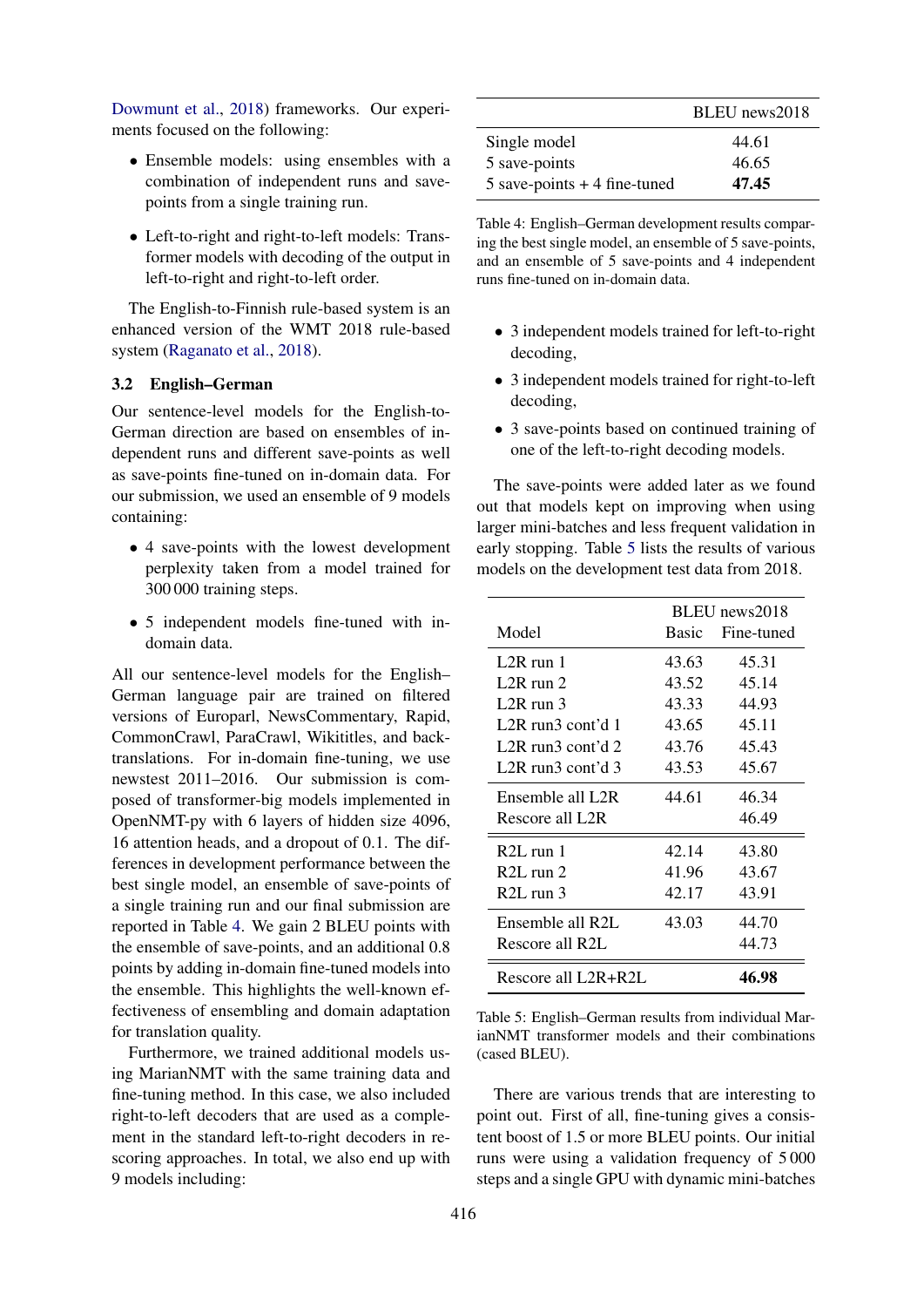that fit in 13G of memory. The stopping criterion was set to 10 validation steps without improving cross-entropy on heldout data (newstest 2015 + 2016). Later on, we switched to multi-GPU training with two GPUs and early stopping of 20 validation steps. The dynamic batching method of MarianNMT produces larger minibatches once there is more memory available, and multi-GPU settings simply multiply the working memory for that purpose. We realized that this change enabled the system to continue training substantially, and Table [5](#page-4-1) illustrates the gains of that process for the third L2R model.

Another observation is that right-to-left decoding models in general work less well compared to the corresponding left-to-right models. This is also apparent with the fine-tuned and ensemble models that combine independent runs. The difference is significant with about 1.5 BLEU points or more. Nevertheless, they still contribute to the overall best score when re-scoring n-best lists from all models in both decoding directions. In this example, re-scoring is done by simply summing individual scores. Table [5](#page-4-1) also shows that rescoring is better than ensembles for model combinations with the same decoding direction because they effectively increase the beam size as the hypotheses from different models are merged before re-ranking the combined and re-scored n-best lists.

The positive effect of beam search is further illustrated in Figure [1.](#page-5-1) All previous models were run with a beam size of 12. As we can see, the general trend is that larger beams lead to improved performance, at least until the limit of 64 in our experiments. Beam size 4 is an exception in the left-to-right models.

#### <span id="page-5-0"></span>3.3 English–Finnish and Finnish–English

The problem of open-vocabulary translation is particularly acute for morphologically rich languages like Finnish. In recent NMT research, the standard approach consists of applying a word segmentation algorithm such as BPE [\(Sen](#page-11-1)[nrich et al.,](#page-11-1) [2016b\)](#page-11-1) or SentencePiece [\(Kudo and](#page-11-12) [Richardson,](#page-11-12) [2018\)](#page-11-12) during pre-processing. In recent WMT editions, various alternative segmentation approaches were examined for Finnish: hybrid models that back off to character-level representations ( $\ddot{\text{O}}$ stling et al., [2017\)](#page-11-8), and variants of the Morfessor unsupervised morphology algo-rithm (Grönroos et al., [2018\)](#page-10-1). This year, we exper-

<span id="page-5-1"></span>

Figure 1: The effect of beam size on translation performance. All results use model ensembles and the scores are case-sensitive.

imented with rule-based word segmentation based on Omorfi [\(Pirinen,](#page-11-13) [2015\)](#page-11-13). Omorfi is a morphological analyzer for Finnish with a large-coverage lexicon. Its segmentation tool<sup>[5](#page-5-2)</sup> splits a word form into morphemes as defined by the morphological rules. In particular, it distinguishes prefixes, infixes and suffixes through different segmentation markers:

*Intia*→ ←*n ja* India GEN and Japan *Japani*→ ←*n pa¨a¨*→ ←*ministeri*→ GEN prime minister ←*t tapaa*→ PL meet ←*vat Tokio*→ ←*ssa* 3PL Tokyo INE

While Omorfi provides word segmentation based on morphological principles, it does not rely on any frequency cues. Therefore, the standard BPE algorithm is run over the Omorfi-segmented text in order to split low-frequency morphemes.

In this experiment, we compare two models for each translation direction:

- One model segmented with the standard BPE algorithm (joint vocabulary size of 50 000, vocabulary frequency threshold of 50).
- One model where the Finnish side is presegmented with Omorfi, and both the Omorfisegmented Finnish side and the English side are segmented with BPE (same parameters as above).

All models are trained on filtered versions of Europarl, ParaCrawl, Rapid, Wikititles, newsdev2015 and newstest2015 as well as backtranslations. Following our experiments at WMT

<span id="page-5-2"></span><sup>5</sup>[https://flammie.github.io/](https://flammie.github.io/omorfi/pages/usage-examples.html#morphological-segmentation) [omorfi/pages/usage-examples.html#](https://flammie.github.io/omorfi/pages/usage-examples.html#morphological-segmentation) [morphological-segmentation](https://flammie.github.io/omorfi/pages/usage-examples.html#morphological-segmentation)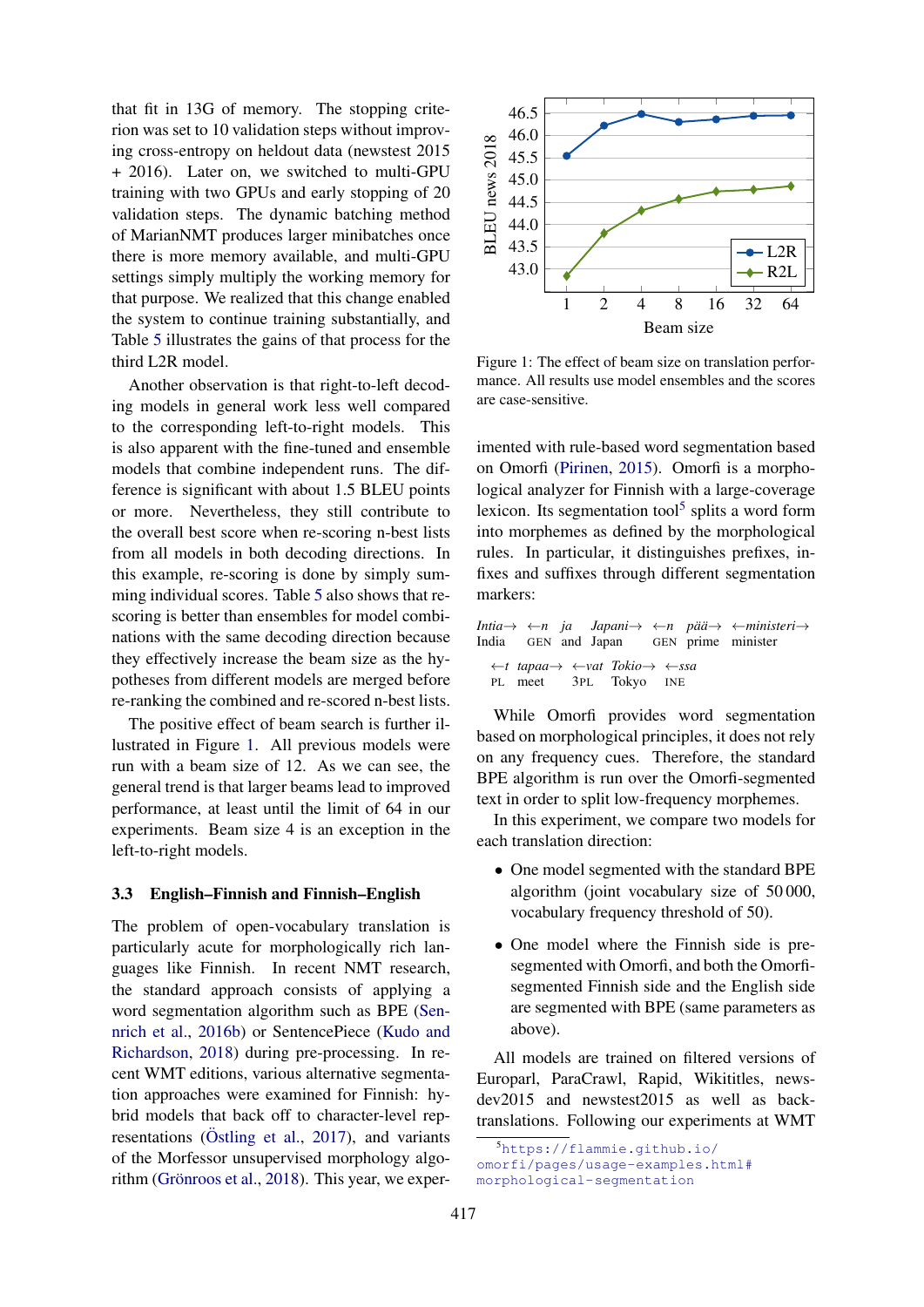2018 [\(Raganato et al.,](#page-11-2) [2018\)](#page-11-2), we also use domain labels  $(\langle EP \rangle)$  for Europarl,  $\langle Web \rangle$  for ParaCrawl, Rapid and Wikititles, and  $\langle NEWS \rangle$  for newsdev, newstest and the back-translations). We use newstest2016 for validation. All models are trained with MarianNMT, using the standard Transformer architecture.

Figures [2](#page-6-0) and [3](#page-6-1) show the evolution of BLEU scores on news2016 during training. For English– Finnish, the Omorfi-segmented system shows slightly higher results during the first 40 000 training steps, but is then outperformed by the plain BPE-segmented system. For Finnish–English, the Omorfi-segmented system obtains higher BLEU scores much longer, until both systems converge after about 300 000 training steps.

<span id="page-6-0"></span>

Figure 2: Evolution of English–Finnish BLEU scores (on  $y$ -axis) during training.

<span id="page-6-1"></span>

Figure 3: Evolution of Finnish–English BLEU scores (on  $y$ -axis) during training.

Table [6](#page-6-2) compares BLEU scores for the 2017 to 2019 test sets. The Omorfi-based system shows consistent improvements when used on the source side, *i.e.* from Finnish to English. However, due to timing constraints, we were not able to integrate the Omorfi-based segmentation into our final submission systems. In any case, the difference observed in the news2019 set after submission deadline is within the bounds of random variation.

<span id="page-6-2"></span>

| Data set | $\Delta$ BLEU | $\Delta$ BLEU |
|----------|---------------|---------------|
|          | EN-FI         | FI-EN         |
| news2017 | $-0.47$       | $+0.36$       |
| news2018 | $-0.61$       | $+0.38$       |
| news2019 | $+0.19$       | $+0.04$       |

Table 6: BLEU score differences between Omorfisegmented and BPE-segmented models. Positive values indicate that the Omorfi+BPE model is better, negative values indicate that the BPE model is better.

We tested additional transformer models segmented with the SentencePiece toolkit, using a shared vocabulary of 40k tokens trained only on the parallel corpora. We do this with the purpose of comparing the use of a software tailored specifically for Finnish language (Omorfi) with a more general segmentation one. These models were trained with the same specifications as the previous ones, including the transformer hyperparameters, the train and development data and the domain-labeling. Since we used OpenNMT-py to train these models, it is difficult to know whether the differences come from the segmentation or the toolkit. We, however, find it informative to present these results. Table [7](#page-7-1) presents the obtained BLEU scores with both systems.

We notice that both systems yield similar scores for both translation directions. SentencePiece models are consistently ahead of Omorfi+BPE, but this difference is so small that it cannot be considered convincing nor significant.

Our final models for English-to-Finnish are standard transformer models with BPE-based segmentation, trained using MarianNMT with the same settings and hyper-parameters as the other experiments. We used the filtered training data using the relaxed settings of the language model filter to obtain better coverage for this language pair. The provided training data is much smaller and we also have less back-translated data at our disposal, which motivated us to lower the threshold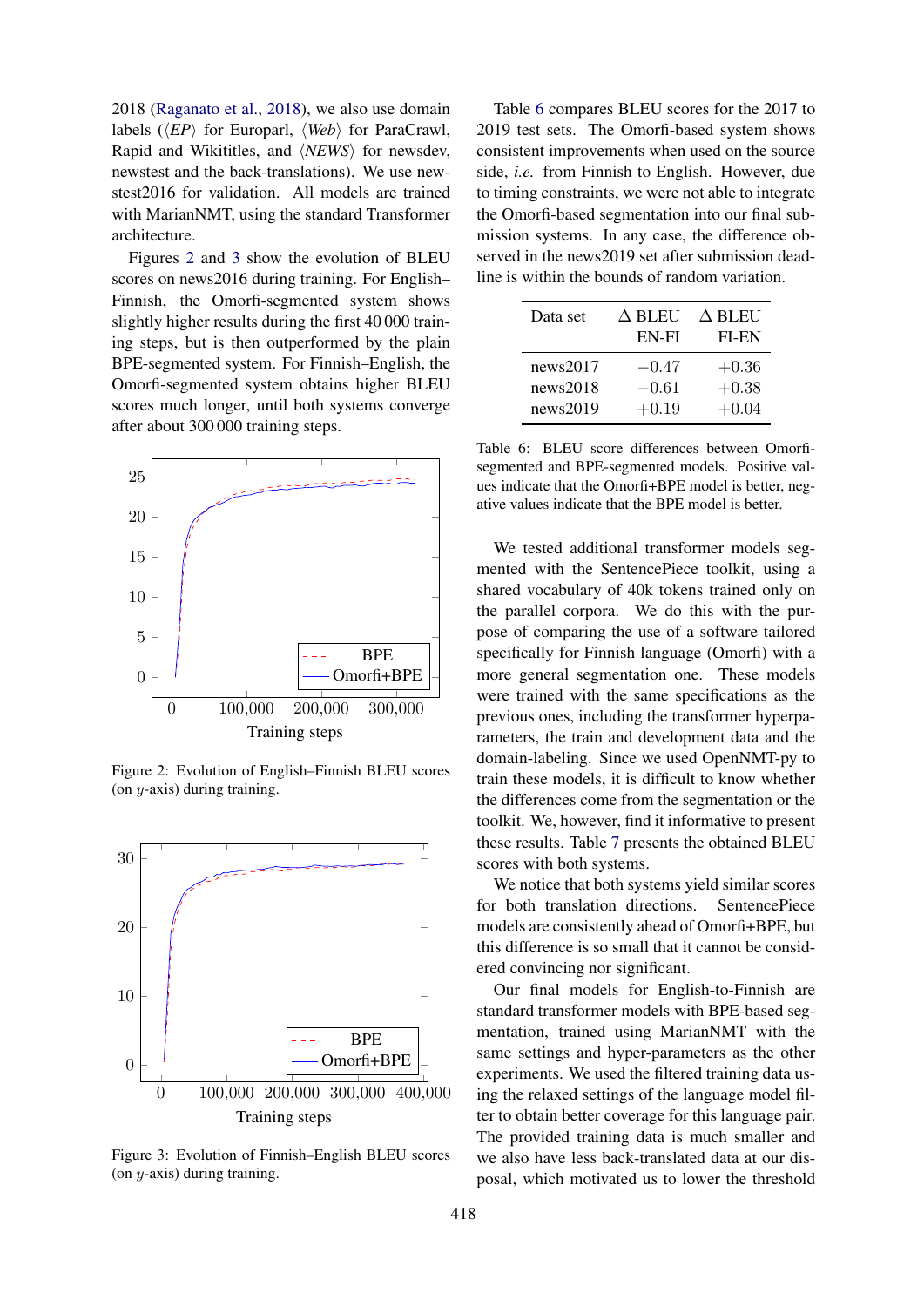<span id="page-7-1"></span>

| Model                |       | news<br>2017 | news<br>2019 |
|----------------------|-------|--------------|--------------|
| <b>SentencePiece</b> | EN-FI | 25.60        | 20.60        |
| $O$ morfi+ $BPE$     | EN-FI | 25.50        | 20.13        |
| <b>SentencePiece</b> | EN-FI | 31.50        | 25.00        |
| $O$ morfi+ $BPE$     | FI-EN | 31.21        | 24.06        |

Table 7: BLEU scores comparison between Sentence-Piece and Omorfi+BPE-segmented models.

of taking examples from web-crawled data. Domain fine-tuning is done as well using news test sets from 2015, 2016 and 2018. The results on development test data from 2017 are listed in Table [8.](#page-7-2)

<span id="page-7-2"></span>

|                  | BLEU news2017 |       |
|------------------|---------------|-------|
| Model            | L2R           | R2L   |
| Run <sub>1</sub> | 27.68         | 28.01 |
| Run <sub>2</sub> | 28.64         | 28.77 |
| Run <sub>3</sub> | 28.64         | 28.41 |
| Ensemble         | 29.54         | 29.76 |
| Rescored         | 29.60         | 29.72 |
| – L2R+R2L        | 30.66         |       |
| Top matrix       | 21.7          |       |

Table 8: Results from individual MarianNMT transformer models and their combinations for English to Finnish (cased BLEU). The *top matrix* result refers to the best system reported in the on-line evaluation matrix (accessed on May 16, 2019).

A striking difference to English–German is that right-to-left decoding models are on par with the other direction. The scores are substantially higher than the currently best (post-WMT 2017) system reported in the on-line evaluation matrix for this test set, even though this also refers to a transformer with a similar architecture and backtranslated monolingual data. This system does not contain data derived from ParaCrawl, which was not available at the time, and the improvements we achieve demonstrate the effectiveness of our data filtering techniques from the noisy on-line data.

For Finnish-to-English, we trained MarianNMT models using the same transformer architecture as for the other language pairs. Table [9](#page-7-3) shows the scores of individual models and their combinations on the development test set of news from WMT 2017. All models are trained on the same filtered training data using the strict settings of the language model filter including the back-translations produced for English monolingual news.

<span id="page-7-3"></span>

|                         | BLEU news2017 |       |
|-------------------------|---------------|-------|
| Model                   | L2R           | R2L   |
| Run <sub>1</sub>        | 32.26         | 31.70 |
| Run <sub>2</sub>        | 31.91         | 31.83 |
| Run <sub>3</sub>        | 32.68         | 31.81 |
| Ensemble                | 33.23         | 33.03 |
| Rescored                | 33.34         | 32.98 |
| $-1.2R+R2L$             |               | 33.95 |
| Top (with ParaCrawl)    | 34.6          |       |
| Top (without ParaCrawl) | 25.9          |       |

Table 9: Results from individual MarianNMT transformer models and their combinations for Finnish to English (cased BLEU). Results denoted as top refer to the top systems reported at the on-line evaluation matrix (accessed on May 16, 2019), one trained with the 2019 data sets and one with 2017 data.

In contrast to English-to-German, models in the two decoding directions are quite similar again and the difference between left-to-right and rightto-left models is rather small. The importance of the new data sets from 2019 are visible again and our system performs similarly, but still slightly below the best system that has been submitted this year to the on-line evaluation matrix on the 2017 test set.

#### <span id="page-7-0"></span>3.4 The English–Finnish rule-based system

Since the WMT 2018 challenge, there has been development in four areas of translation process in the rule-based system for English–Finnish:

1. The standard method in handling English noun compounds was to treat them as multiword expressions (MWE). This method allows many kinds of translations, even multiple translation, which can be handled in semantic disambiguation. However, because noun compounding is a common phenomenon, also a default handling method was developed for such cases, where two or more consecutive nouns are individually translated and glued together as a single word. The system works so that if the noun combination is not handled as MWE, the second strategy is applied [\(Hurskainen,](#page-10-2) [2018a\)](#page-10-2).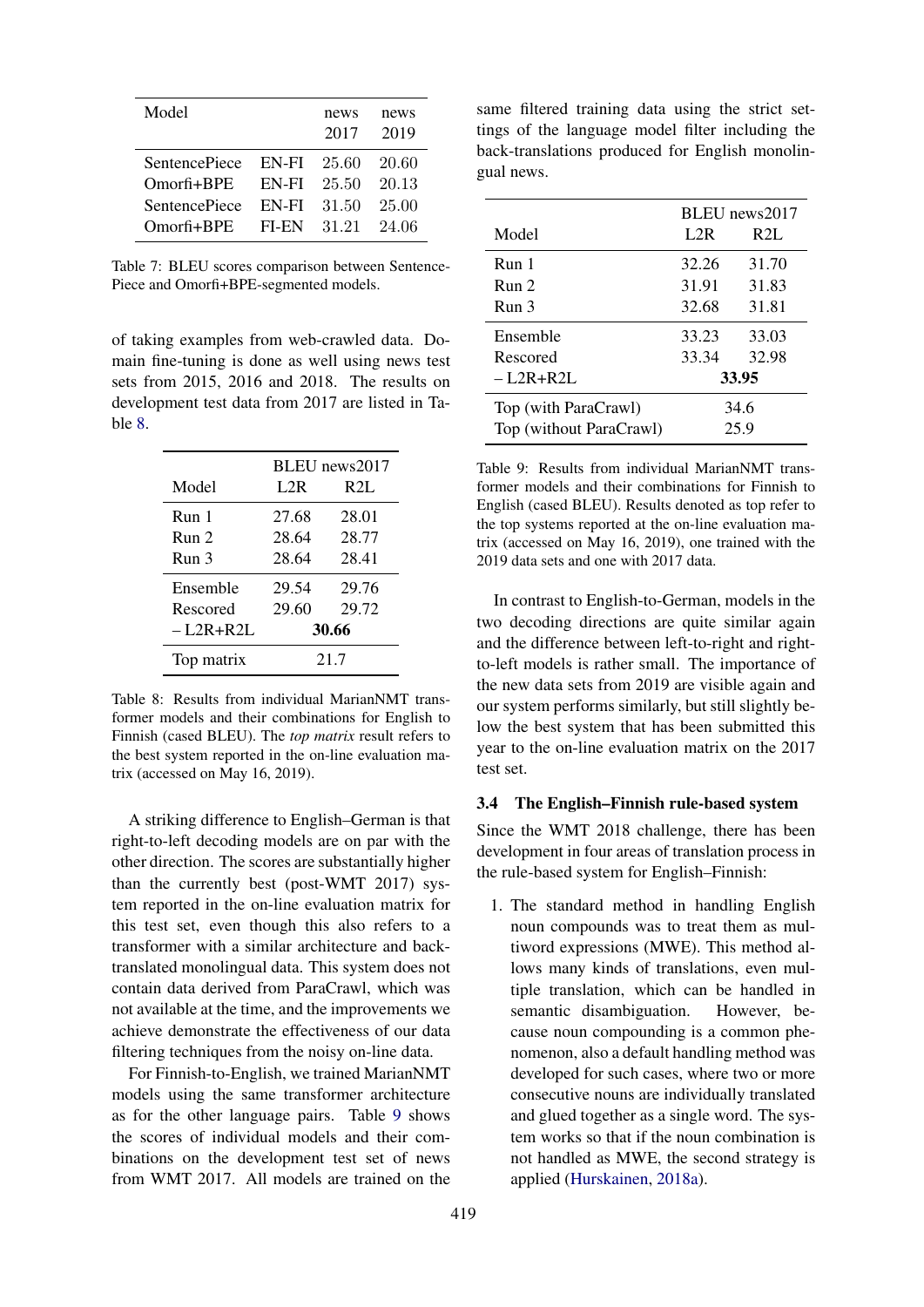- 2. The translation of various types of questions has been improved. Especially the translation of indirect questions was defective, because the use of*if* in the role of initiating the indirect question was not implemented. The conjunction*if* is ambiguous, because it is used also for initiating the conditional clause [\(Hurskainen,](#page-10-3) [2018b\)](#page-10-3).
- 3. Substantial rule optimizing was carried out. When rules are added in development process, the result is often not optimal. There are obsolete rules and the rules may need new ordering. As a result, a substantial number of rules (30%) were removed and others were reordered. This has effect on translation speed but not on translation result [\(Hurskainen,](#page-10-4) [2018c\)](#page-10-4).
- 4. Temporal subordinate clauses, which start with the conjunction *when* or *while*, can be translated with corresponding subordinate clauses in Finnish. However, such clauses are often translated with participial phrase constructions. Translation with such constructions was tested. The results show that although they can be implemented, they are prone to mistakes [\(Hurskainen,](#page-10-5) [2018d\)](#page-10-5).

These improvements to the translation system contribute to fluency and accuracy of translations.

# <span id="page-8-0"></span>4 Document-level approaches

To evaluate the effectiveness of various documentlevel translation approaches for the English– German language pair, we experimented with a number of different approaches which are described below. In order to test the ability of the system to pick up document-level information, we also created a shuffled version of the news data from 2018. We then test our systems on both the original test set with coherent test data divided into short news documents and the shuffled test set with broken coherence.

## 4.1 Concatenation models

Some of the previously published approaches use concatenation of multiple source-side sentences in order to extend the context of the currently translated sentence [\(Tiedemann and Scherrer,](#page-11-14) [2017\)](#page-11-14). In addition to the source-side concatenation model, we also tested an approach where we concatenate the previously translated sentence with the current source sentence. The concatenation approaches we tested are listed below.

- MT-concat-source: (2+1) Concatenating previous source sentence with the current source sentence [\(Tiedemann and Scherrer,](#page-11-14) [2017\)](#page-11-14). (3+1a) Concatenating the previous two sentences with the current source sentence. (3+1b) Concatenating the previous, the current and the next sentence in the source languages.
- MT-concat-target:  $(1t+1s+1)$  Concatenating the previously translated (target) sentence with the current source sentence.
- MT-concat-source-target: (2+2) Concatenating the previous with the current source sentence and translate into the previous and the current target sentence [\(Tiedemann and](#page-11-14) [Scherrer,](#page-11-14) [2017\)](#page-11-14). Only the second sentence in the translation will be kept for evaluation of the translation quality.

Extended context models only make sense with coherent training data. Therefore, we ran experiments only with the training data that contain translated documents, *i.e.* Europarl, NewsCommentary, Rapid and the back-translations of the German news from 2018. Hence, the baseline is lower than a sentence-level model on the complete data sets provided by WMT. Table [10](#page-8-1) summarizes the results on the development test data (news 2018).

<span id="page-8-1"></span>

|                 | BLEU news2018 |          |  |
|-----------------|---------------|----------|--|
| System          | Shuffled      | Coherent |  |
| <b>Baseline</b> | 38.96         | 38.96    |  |
| $2+1$           | 36.62         | 37.17    |  |
| $3 + 1a$        | 33.90         | 34.30    |  |
| $3 + 1b$        | 34.14         | 34.39    |  |
| $1t+1s+1$       | 36.82         | 37.24    |  |
| $2+2$           | 38.53         | 39.08    |  |

Table 10: Comparison of concatenation approaches for English–German document-level translation.

The results overall are rather disappointing. All but one of the concatenation models underperform and cannot beat the sentence-level baseline. Note that the concat-target model (1t+1s+1) even refers to an oracle experiment in which the reference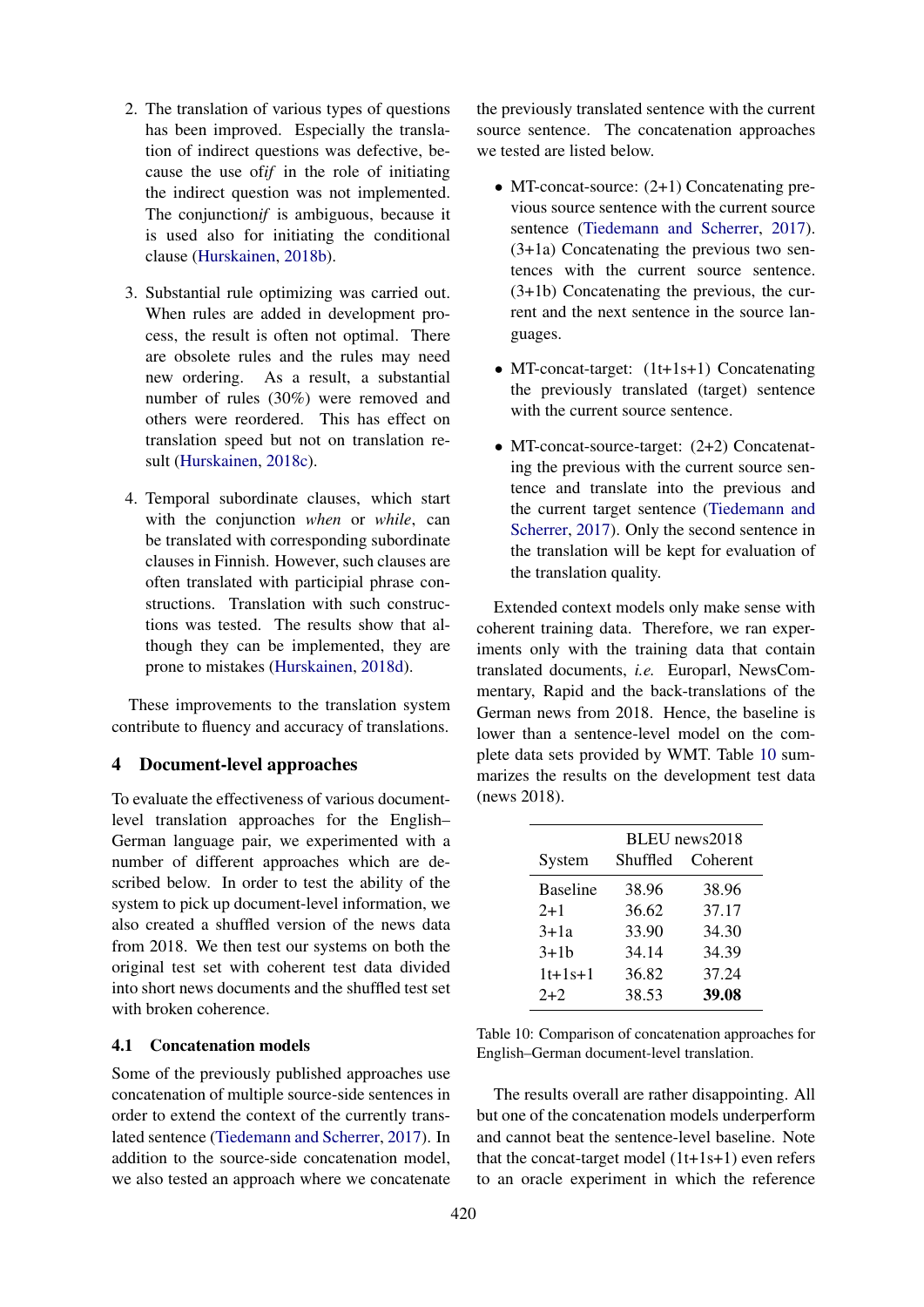translation of the previous sentence is fed into the translation model for translating the current source sentence. As this is not very successful, we did not even try to run a proper evaluation with system output provided as target context during testing. Besides the shortcomings, we can nevertheless see a consistent pattern that the extended context models indeed pick up information from discourse. For all models we observe a gain of about half a BLEU point when comparing the shuffled to the non-shuffled versions of the test set. This is interesting and encourages us to study these models further in future work, possibly with different data sets, training procedures and slightly different architectures.

# 4.2 Hierarchical attention models

A number of approaches have been developed to utilize the attention mechanism to capture extended context for document-level translation. We experimented with the two following models:

- NMT-HAN: Sentence-level transformer model with a hierarchical attention network to capture the document-level context [\(Mi](#page-11-15)[culicich et al.,](#page-11-15) [2018\)](#page-11-15).
- selectAttn: Selective attention model for context-aware neural machine translation [\(Maruf et al.,](#page-11-16) [2019\)](#page-11-16).

For testing the selectAttn model, we used the same data with document-level information as we applied in the concatenation models. For NMT-HAN we had to use a smaller training set due to lack of resources and due to the implementation not supporting data shards. For NMT-HAN we used only Europarl, NewsCommentary and Rapid for training. Table [11](#page-9-1) summarizes the results on the development test data. Both of the tested models need to be trained on sentence-level first, before tuning the document-level components.

<span id="page-9-1"></span>

| Model      |       | Sentence-level Document-level |
|------------|-------|-------------------------------|
| NMT-HAN    | 35.03 | 31.73                         |
| selectAttn | 35.26 | 34.75                         |

Table 11: Results (case-sensitive BLEU) of the hierarchical attention models on the coherent newstest 2018 dataset.

The architecture of the selective attention model is based on the general transformer model but with

quite a different setup in terms of hyperparameters and dimensions of layer components etc. We applied the basic settings following the documentation of the software. In particular, the model includes 4 layers and 8 attention heads, and the dimensionality of the hidden layers is 512. We applied a sublayer and attention dropout of 0.1 and trained the sentence-level model for about 3.5 epochs. We selected monolingual source-side context for our experiments and hierarchical document attention with sparse softmax. Otherwise, we also apply the default parameters suggested in the documentation with respect to optimizers, learning rates and dropout. Unfortunately, the results do not look very promising as we can see in Table [11.](#page-9-1) The document-level model does not even reach the performance of the sentence-level model even though we trained until convergence on development data with patience of 10 reporting steps, which is quite disappointing. Overall, the scores are below the standard transformer models of the other experiments, and hence, we did not try to further optimize the results using that model.

For the NMT-HAN model we used the implementation of [Miculicich et al.](#page-11-15) [\(2018\)](#page-11-15) with the recommended hyperparameter values and settings. The system is based on the OpenNMT-py implementation of the transformer. The model includes 6 hidden layers on both the encoder and decoder side with a dimensionality of 512 and the multihead attention has 8 attention heads. We applied a sublayer and attention dropout of 0.1. The target and source vocabulary size is 30K. We trained the sentence-level model for 20 epochs after which we further fine-tuned the encoder side hierarchical attention for 1 epoch and the joint encoderdecoder hierarchical attention for 1 epoch. The results for the NMT-HAN model are disappointing. The document-level model performs significantly worse than the sentence-level model.

## <span id="page-9-0"></span>5 Results from WMT 2019

Table [12](#page-10-6) summarizes our results from the WMT 2019 news task. We list the official score from the submitted systems and post-WMT scores that come from models described above. For Finnish– English and English–Finnish, the submitted systems correspond to premature single models that did not converge yet. Our submitted English– German model is the ensemble of 9 models described in Section [3.2.](#page-4-2)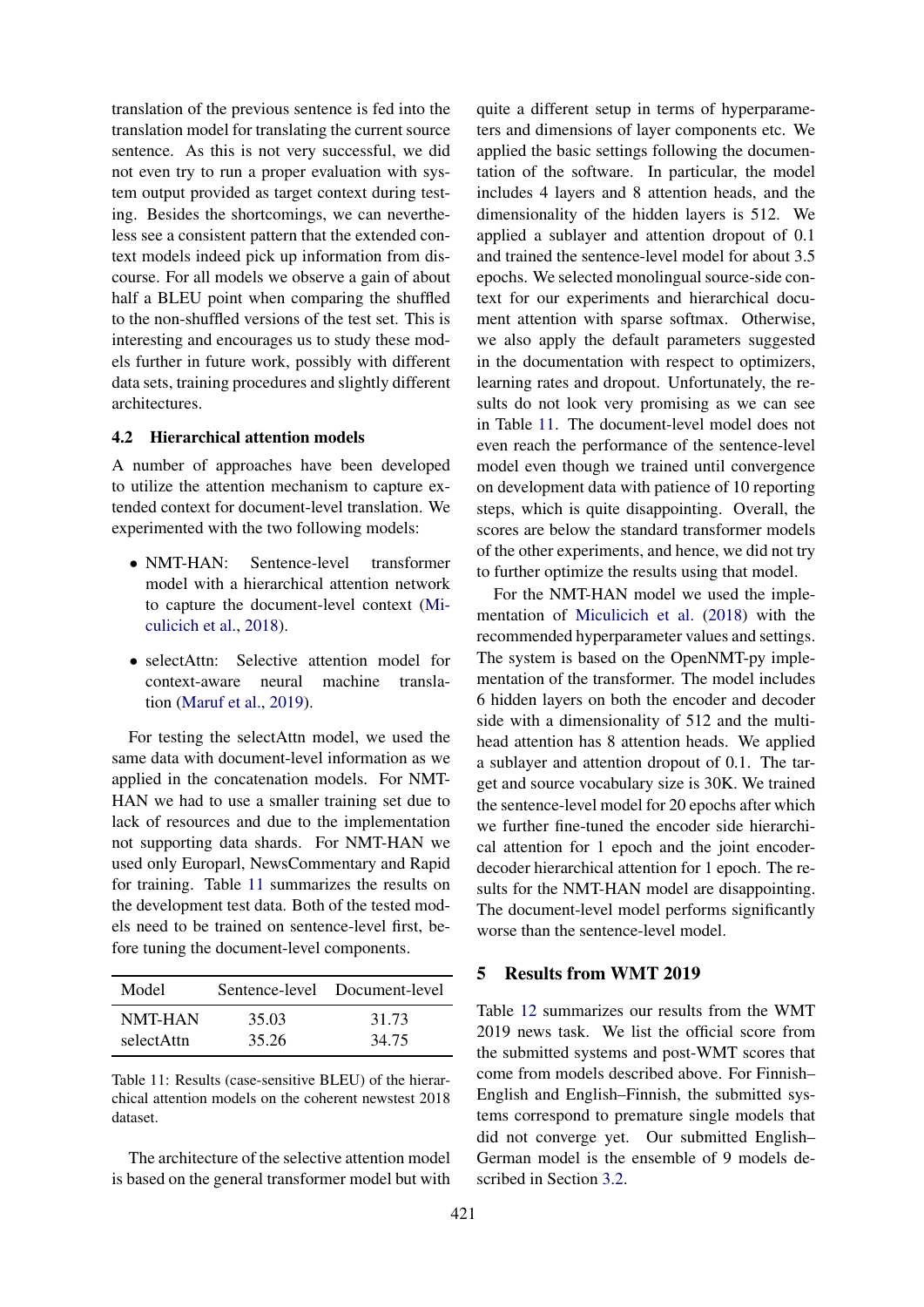<span id="page-10-6"></span>

| Language pair   | Model      | <b>BLEU</b> |
|-----------------|------------|-------------|
| English-German  | submitted  | 41.4        |
|                 | $L2R+R2L$  | 42.95       |
| Finnish-English | submitted  | 26.7        |
|                 | $L2R+R2L$  | 27.80       |
| English-Finnish | submitted  | 20.8        |
|                 | rule-based | 8.9         |
|                 | $L2R+R2L$  | 23.4        |

Table 12: Final results (case-sensitive BLEU scores) on the 2019 news test set; partially obtained after the deadline.

The ensemble results clearly outperform those results but were not ready in time. We are still below the best performing system from the official participants of this year's campaign but the final models perform in the top-range of all the three tasks. For English–Finnish, our final score would end up on a third place (12 submissions from 8 participants), for Finnish–English it would be the fourth-best participant (out of 9), and English– German fifth-best participant (out of 19 with 28 submissions).

# 6 Conclusions

In this paper, we presented our submission for the WMT 2019 news translation task in three language pairs: English–German, English–Finnish and Finnish–English.

For all the language pairs we spent considerable time on cleaning and filtering the training data, which resulted in a significant reduction of training examples without a negative impact on translation quality.

For English–German we focused both on sentence-level neural machine translation models as well as document-level models. For English– Finnish, our submissions consists of an NMT system as well as a rule-based system whereas the Finnish–English system is an NMT system. For the English–Finnish and Finnish–English language pairs, we compared the impact of different segmentation approaches. Our results show that the different segmentation approaches do not significantly impact BLEU scores. However, our experiments highlight the well-known fact that ensembling and domain adaptation have a significant positive impact on translation quality.

One surprising finding was that none of the

document-level approaches really worked, with some even having a negative effect on translation quality.

# Acknowledgments

The work in this paper was supported by the FoTran project, funded by the European Research Council (ERC) under the European Union's Horizon 2020 research and innovation programme (grant erc agreement No 771113), and the MeMAD project funded by the European Union's Horizon 2020 Research and Innovation Programme under grant agreement No 780069.

The authors gratefully acknowledge the support of the Academy of Finland through project 314062 from the ICT 2023 call on Computation, Machine Learning and Artificial Intelligence and project 270354/273457.

### References

- <span id="page-10-1"></span>Stig-Arne Grönroos, Sami Virpioja, and Mikko Kurimo. 2018. [Cognate-aware morphological segmen](https://www.aclweb.org/anthology/W18-6410)[tation for multilingual neural translation.](https://www.aclweb.org/anthology/W18-6410) In *Proceedings of the Third Conference on Machine Translation: Shared Task Papers*, pages 386–393, Belgium, Brussels. Association for Computational Linguistics.
- <span id="page-10-2"></span>Arvi Hurskainen. 2018a. [Compound nouns in English](http://www.njas.helsinki.fi/salama) [to Finnish machine translation.](http://www.njas.helsinki.fi/salama) Technical Reports in Language Technology 32, University of Helsinki.
- <span id="page-10-3"></span>Arvi Hurskainen. 2018b. [Direct and indirect questions](http://www.njas.helsinki.fi/salama) [in English to Finnish machine translation.](http://www.njas.helsinki.fi/salama) Technical Reports in Language Technology 33, University of Helsinki.
- <span id="page-10-4"></span>Arvi Hurskainen. 2018c. [Optimizing rules in English](http://www.njas.helsinki.fi/salama) [to Finnish machine translation.](http://www.njas.helsinki.fi/salama) Technical Reports in Language Technology 34, University of Helsinki.
- <span id="page-10-5"></span>Arvi Hurskainen. 2018d. [Participial phrases in English](http://www.njas.helsinki.fi/salama) [to Finnish machine translation.](http://www.njas.helsinki.fi/salama) Technical Reports in Language Technology 35, University of Helsinki.
- <span id="page-10-0"></span>Marcin Junczys-Dowmunt, Roman Grundkiewicz, Tomasz Dwojak, Hieu Hoang, Kenneth Heafield, Tom Neckermann, Frank Seide, Ulrich Germann, Alham Fikri Aji, Nikolay Bogoychev, Andre F. T. ´ Martins, and Alexandra Birch. 2018. [Marian: Fast](http://www.aclweb.org/anthology/P18-4020) [neural machine translation in C++.](http://www.aclweb.org/anthology/P18-4020) In *Proceedings of ACL 2018, System Demonstrations*, pages 116– 121, Melbourne, Australia. Association for Computational Linguistics.